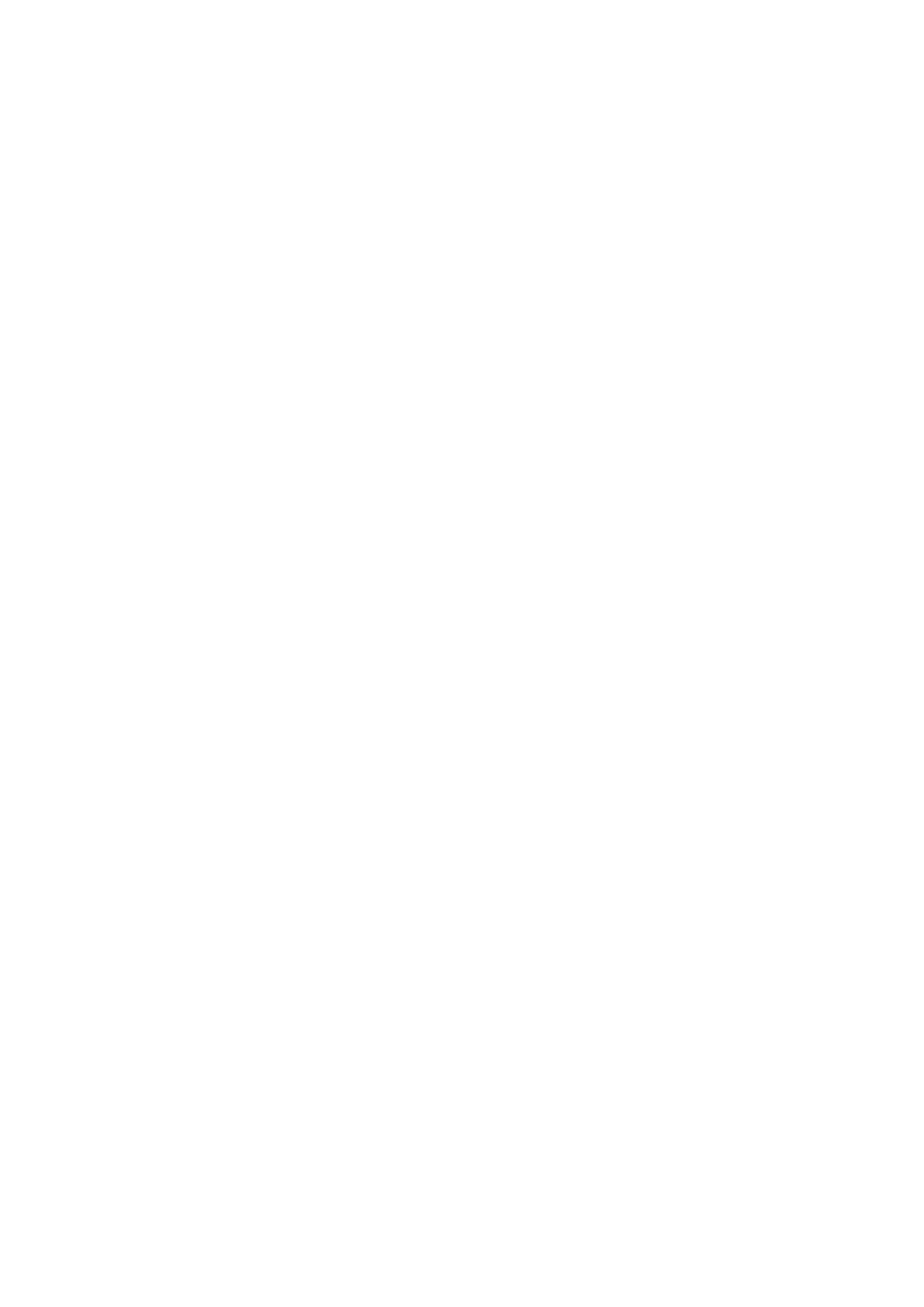

#### 1. New commitments

The table below shows the commitments undertaken by the Government in the second half of 2021.

| <b>Source</b>                                                                                                                                                                                                                       | <b>Commitment</b>                                                                                                                                                                                                                                                                          | <b>Guiding Principle of the</b><br><b>Recovery, Transformation and</b><br><b>Resilience Plan</b> |
|-------------------------------------------------------------------------------------------------------------------------------------------------------------------------------------------------------------------------------------|--------------------------------------------------------------------------------------------------------------------------------------------------------------------------------------------------------------------------------------------------------------------------------------------|--------------------------------------------------------------------------------------------------|
| Address by the Minister of<br>Transport, Mobility and the<br>Urban Agenda at the closing of<br>the 2021 General Assembly of<br>the Spanish Shipowners<br>Association, 20/07/21                                                      | Maintain and improve maritime transport safety, the protection of<br>human life at sea, and the sustainability of such an important aspect<br>of our economy as maritime transport, and continue being an active<br>agent in the policies of the International Maritime Organization (IMO) | Ecological transition                                                                            |
| Address by the Minister of<br>Agriculture, Fisheries and<br>Food, at the signature of an<br>agreement with the Spanish<br>Federation of Associations of<br>Producers and Exporters of<br>Fruits and Vegetables (FEPEX),<br>01/07/21 | Raise the international profile of the Spanish fruits and vegetables<br>sector, with the goal of publicizing the quality and diversity of its<br>products                                                                                                                                  | Ecological transition                                                                            |
| Address by the President of the<br>Government at COP26, held in<br>Glasgow, on 01/11/21                                                                                                                                             | Increase by 50% Spain's contribution to the Green Climate Fund, to<br>€1.35 billion euros annually from 2025                                                                                                                                                                               | Ecological transition                                                                            |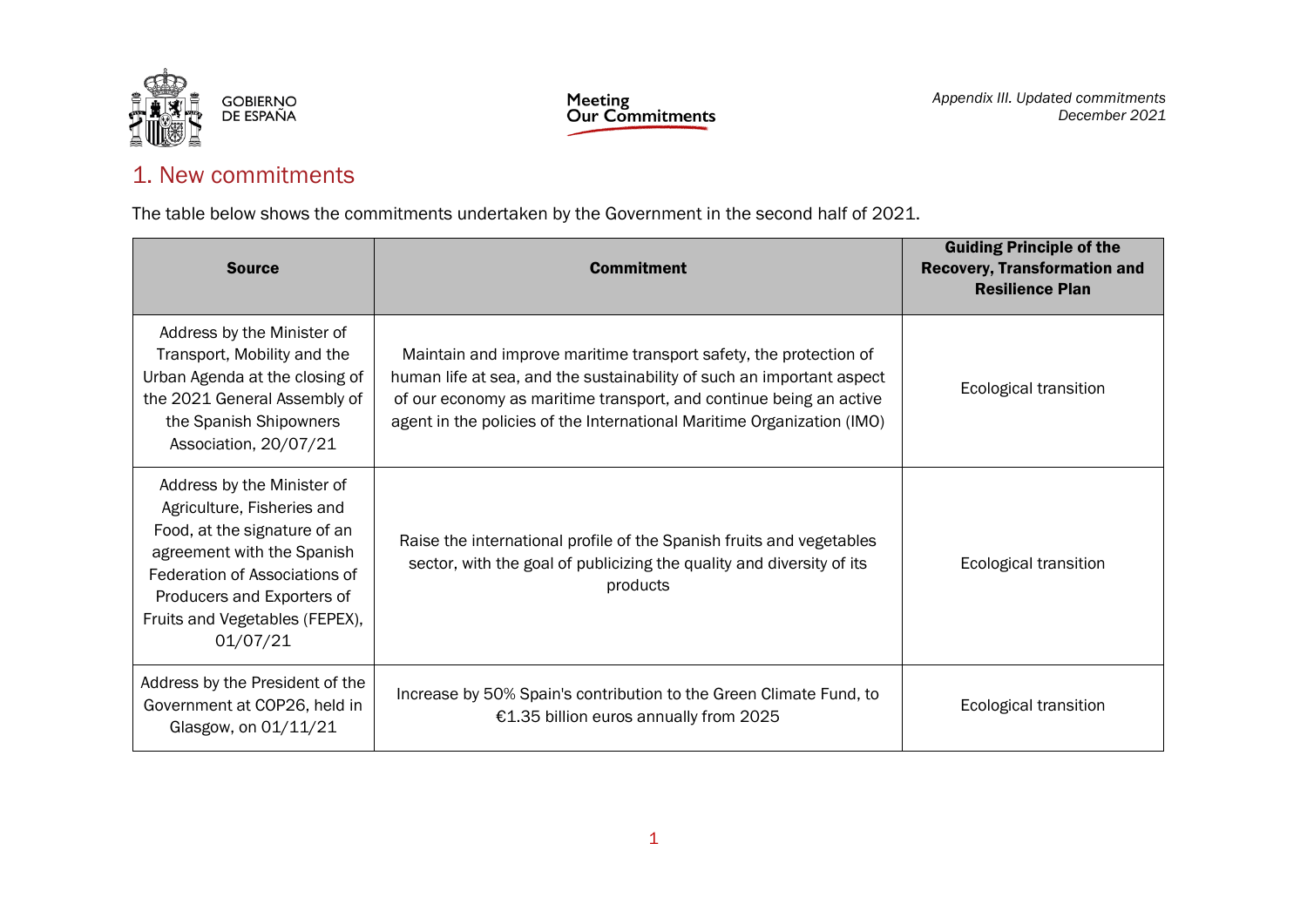

| <b>Source</b>                                                                                                                                          | <b>Commitment</b>                                                                                     | <b>Guiding Principle of the</b><br><b>Recovery, Transformation and</b><br><b>Resilience Plan</b> |
|--------------------------------------------------------------------------------------------------------------------------------------------------------|-------------------------------------------------------------------------------------------------------|--------------------------------------------------------------------------------------------------|
| Meeting of the Minister of<br>Transport, Mobility and the<br>Urban Agenda with the<br>President of the Autonomous<br>Community of Navarre,<br>10/09/21 | Promote the National Industrialization and Robotics Centre of Navarre                                 | Ecological transition                                                                            |
| Speech by the Minister of<br>Science and Innovation,<br>06/10/2021                                                                                     | Support the professional development of young researchers                                             | Equality                                                                                         |
| Speech by the Minister of<br>Science and Innovation,<br>23/09/2021                                                                                     | Promote innovation in urban settings, offering consulting and<br>knowledge networks to municipalities | Social cohesion                                                                                  |
| Parliamentary appearance by<br>the Minister, 12/04/21.<br>Oversight and Evaluation<br>Committee for the Toledo Pact<br>Agreements                      | Adapt the retirement pension calculation period to emerging careers                                   | Social cohesion                                                                                  |
| Interview with the Minister of<br>Health, COPE Canary Islands<br>radio, 30/08/21                                                                       | Increase Covid-19 vaccination coverage                                                                | Social cohesion                                                                                  |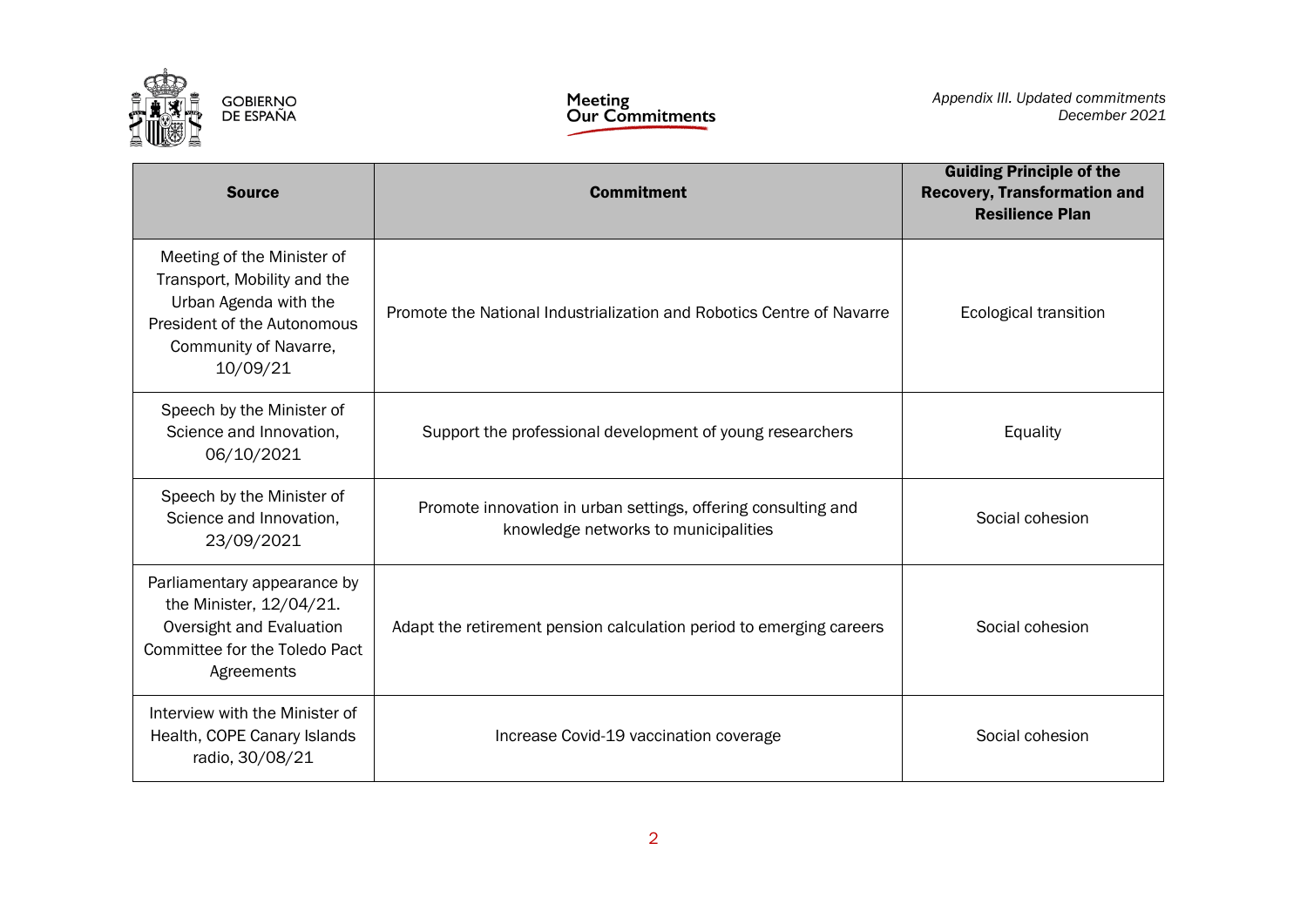

| <b>Source</b>                                                                                     | <b>Commitment</b>                                                                                                                           | <b>Guiding Principle of the</b><br><b>Recovery, Transformation and</b><br><b>Resilience Plan</b> |
|---------------------------------------------------------------------------------------------------|---------------------------------------------------------------------------------------------------------------------------------------------|--------------------------------------------------------------------------------------------------|
| Interview with the President of<br>the Government, El País,<br>05/09/21                           | Achieve for Spanish consumers at the end of 2021 an average<br>electricity bill similar to that of 2018, discounting inflation.             | Social cohesion                                                                                  |
| Address by the President of the<br>Government at COP26, held in<br>Glasgow 01/11/21               | Devote 20% of special drawing rights to vulnerable countries, with a<br>minimum of €350 million                                             | Social cohesion                                                                                  |
| 2021-2024 National Statistics<br>Plan                                                             | Relaunch the design of the healthcare barometer in collaboration with<br>the Centre for Sociological Research, with three waves during 2022 | Social cohesion                                                                                  |
| Meeting of the President of the<br>Government with the Gasol<br>Foundation, 29/10/21              | Approve a Comprehensive Plan to Combat Child Obesity                                                                                        | Social cohesion                                                                                  |
| Visit by the Minister of Science<br>and Innovation to the island of<br>La Palma, 21/10/2021       | Support research on the La Palma volcanic eruption                                                                                          | Social cohesion                                                                                  |
| Visit by the President of the<br>Government to the HIPRA<br>pharmaceutical company,<br>16/04/2021 | Continue offering support for an eventual Spanish Covid-19 vaccine                                                                          | Social cohesion                                                                                  |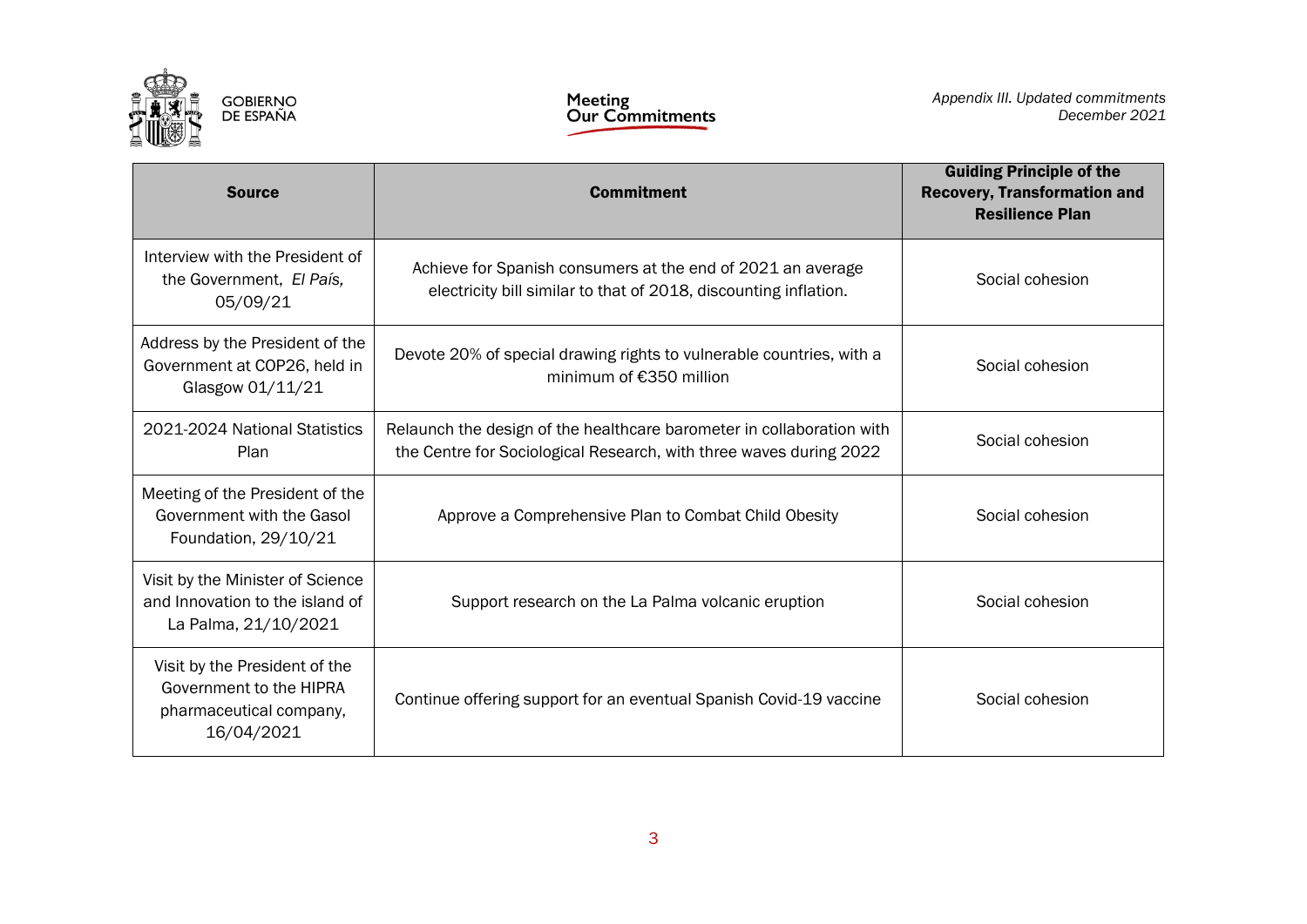

| <b>Source</b>                                                                                                                                                                                | <b>Commitment</b>                                                                                                                                                                       | <b>Guiding Principle of the</b><br><b>Recovery, Transformation and</b><br><b>Resilience Plan</b> |
|----------------------------------------------------------------------------------------------------------------------------------------------------------------------------------------------|-----------------------------------------------------------------------------------------------------------------------------------------------------------------------------------------|--------------------------------------------------------------------------------------------------|
| Institutional declaration<br>marking Spanish Cinema Day,<br>by the Ministry of Culture and<br>Sport, 05/10/2021                                                                              | Strengthen the Spanish film industry within the European film industry,<br>bearing in mind that we live in an increasingly globalized,<br>fundamentally audiovisual and digital culture | Territorial cohesion                                                                             |
| Address by the Minister of<br>Transport, Mobility and Urban<br>Agenda, inauguration of the<br>Sanabria high-speed train<br>station, 22/07/21                                                 | Improve connectivity, mobility, and territorial cohesion in the province<br>of Zamora                                                                                                   | <b>Territorial cohesion</b>                                                                      |
| Meeting with agricultural<br>professional organizations,<br>30/09/2021                                                                                                                       | Support the agriculture, livestock, and fishing sectors of La Palma after<br>the damage caused by the Cumbre Vieja volcano eruption                                                     | <b>Territorial cohesion</b>                                                                      |
| Press conference by the<br>Minister of Territorial Policy<br>and Government<br>Spokesperson during visit to<br>the Spanish Federation of<br>Municipalities and Provinces<br>(FEMP), 09/09/21 | Integrate local authorities into the front lines of recovery and<br>modernization in Spain                                                                                              | <b>Territorial cohesion</b>                                                                      |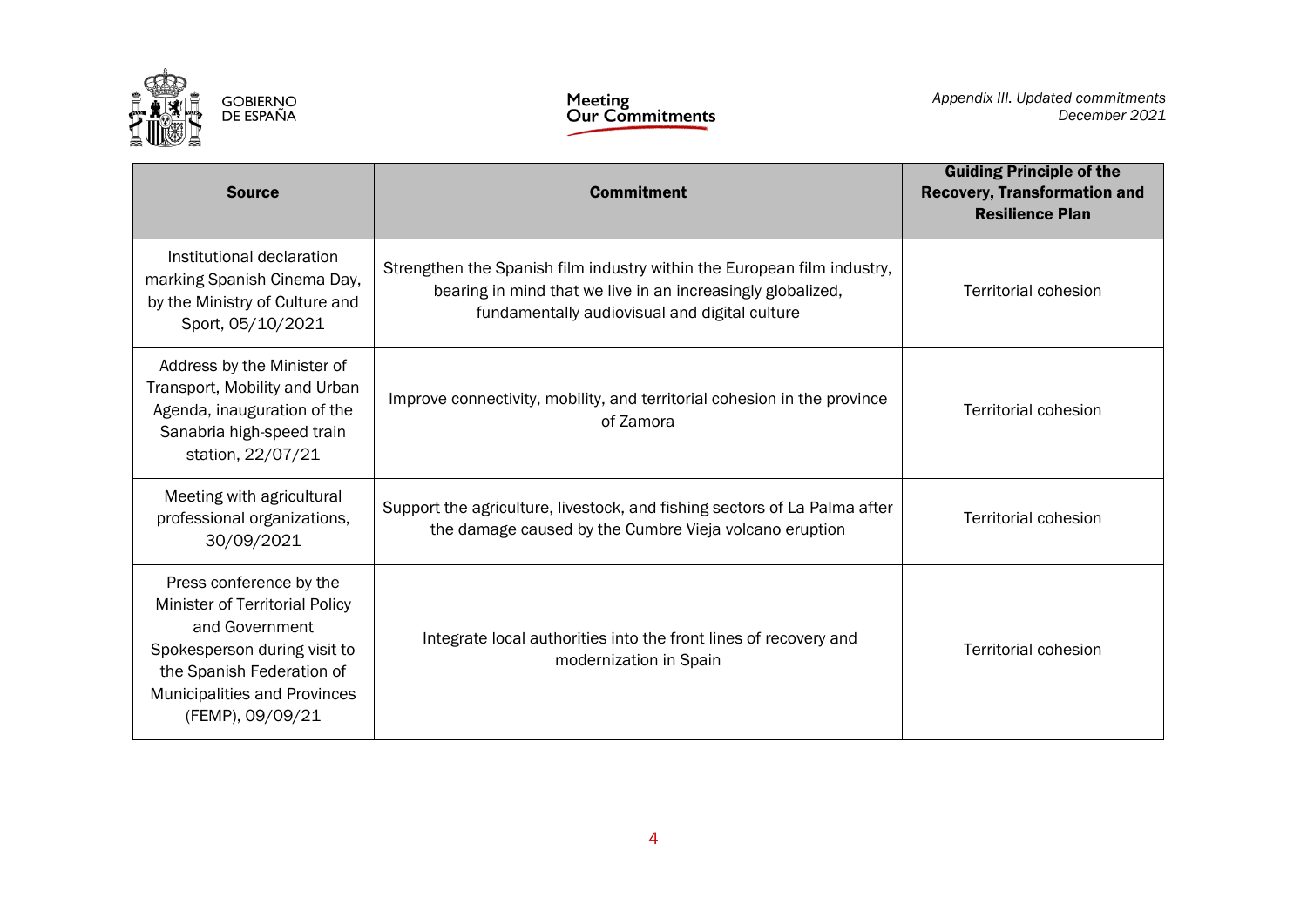

| <b>Source</b>                                             | <b>Commitment</b>                                                                                                                    | <b>Guiding Principle of the</b><br><b>Recovery, Transformation and</b><br><b>Resilience Plan</b> |
|-----------------------------------------------------------|--------------------------------------------------------------------------------------------------------------------------------------|--------------------------------------------------------------------------------------------------|
| 130 Measures to Address the<br>Demographic Challenge      | Promote measures in regional areas contributing to meeting<br>demographic challenges in the areas of safety, emergencies and traffic | Other                                                                                            |
| Address by the President of the<br>Government, 20/09/2021 | Implement protection and assistance measures related to the volcanic<br>eruption on La Palma island                                  | Other                                                                                            |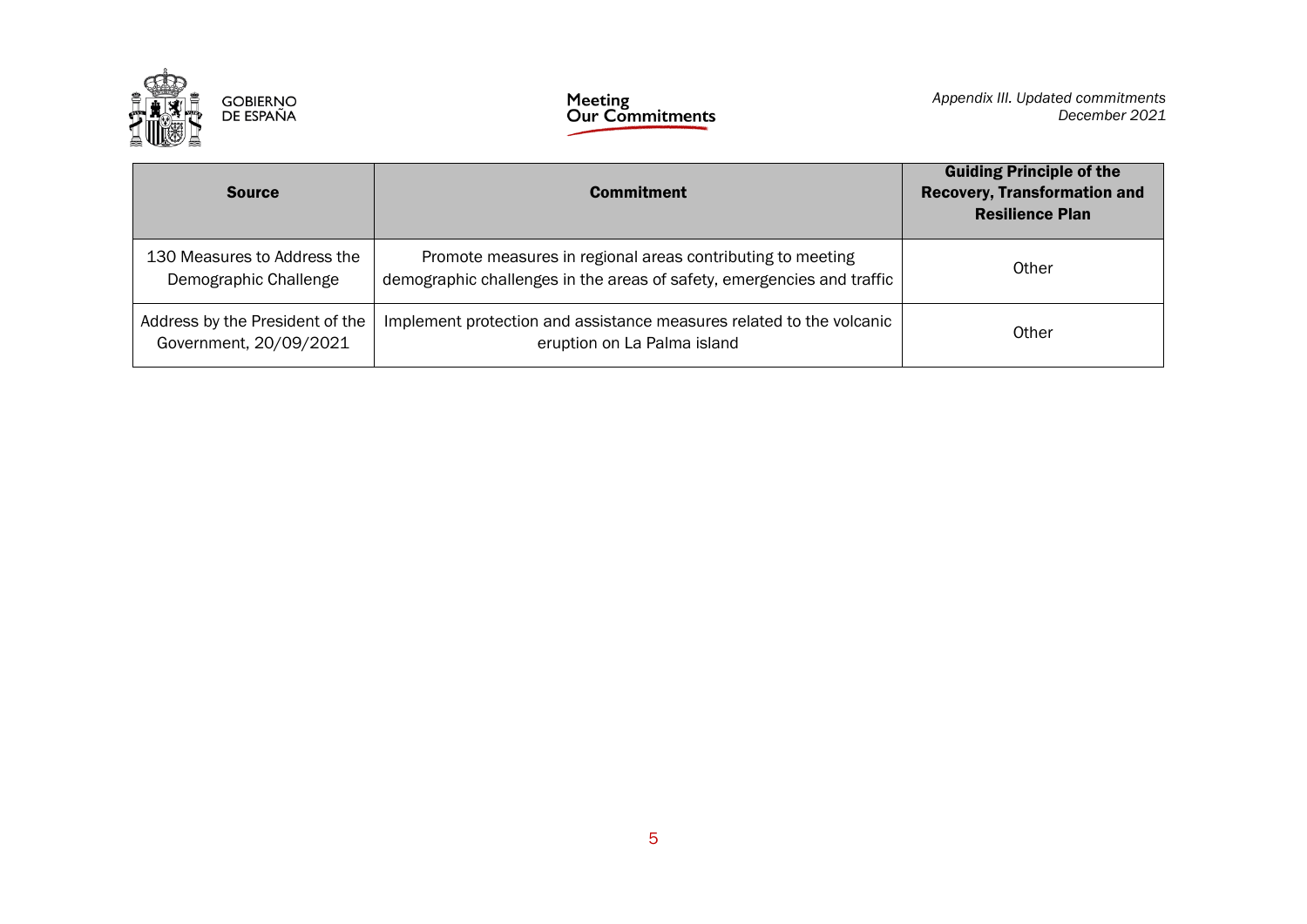



*Appendix III. Updated commitments December 2021*

#### 2. Relinquished commitments

The tables below list those commitments that are not going to be met in the manner in which they were formulated and which, therefore, should be relinquished.

#### Commitments relinquished during the second half of 2021

| <b>Source</b>                           | <b>Commitment</b>                                                                                                     | <b>Reason</b>                                                                                                                                                                                                                                                                                                                                                                                                                                                                                                                                                                                                                                                                                                                      |
|-----------------------------------------|-----------------------------------------------------------------------------------------------------------------------|------------------------------------------------------------------------------------------------------------------------------------------------------------------------------------------------------------------------------------------------------------------------------------------------------------------------------------------------------------------------------------------------------------------------------------------------------------------------------------------------------------------------------------------------------------------------------------------------------------------------------------------------------------------------------------------------------------------------------------|
| Progressive coalition<br>agreement 1.11 | Integration of domestic workers into the General<br>Social Security Scheme. Contributions based on<br>actual earnings | This integration occurred on 1 January 2012, through a<br>special system.<br>Additional Provision Thirty-Nine of Act 27/2011 of 1 August,<br>on the updating, adaptation and modernization of the<br>Social Security system, integrated the Special Social<br>Security Scheme for Domestic Workers into the General<br>Social Security Scheme, enabling the Government to<br>amend, in accordance with this integration, the regulation<br>of the special labour relationship that characterizes service<br>within households. This integration was carried out through<br>an adaptation process that began on 1 January 2012.<br>Contributions are already being made by tranches<br>established in accordance with remuneration. |
|                                         |                                                                                                                       | The system has become more transparent with the<br>"Importass" app.                                                                                                                                                                                                                                                                                                                                                                                                                                                                                                                                                                                                                                                                |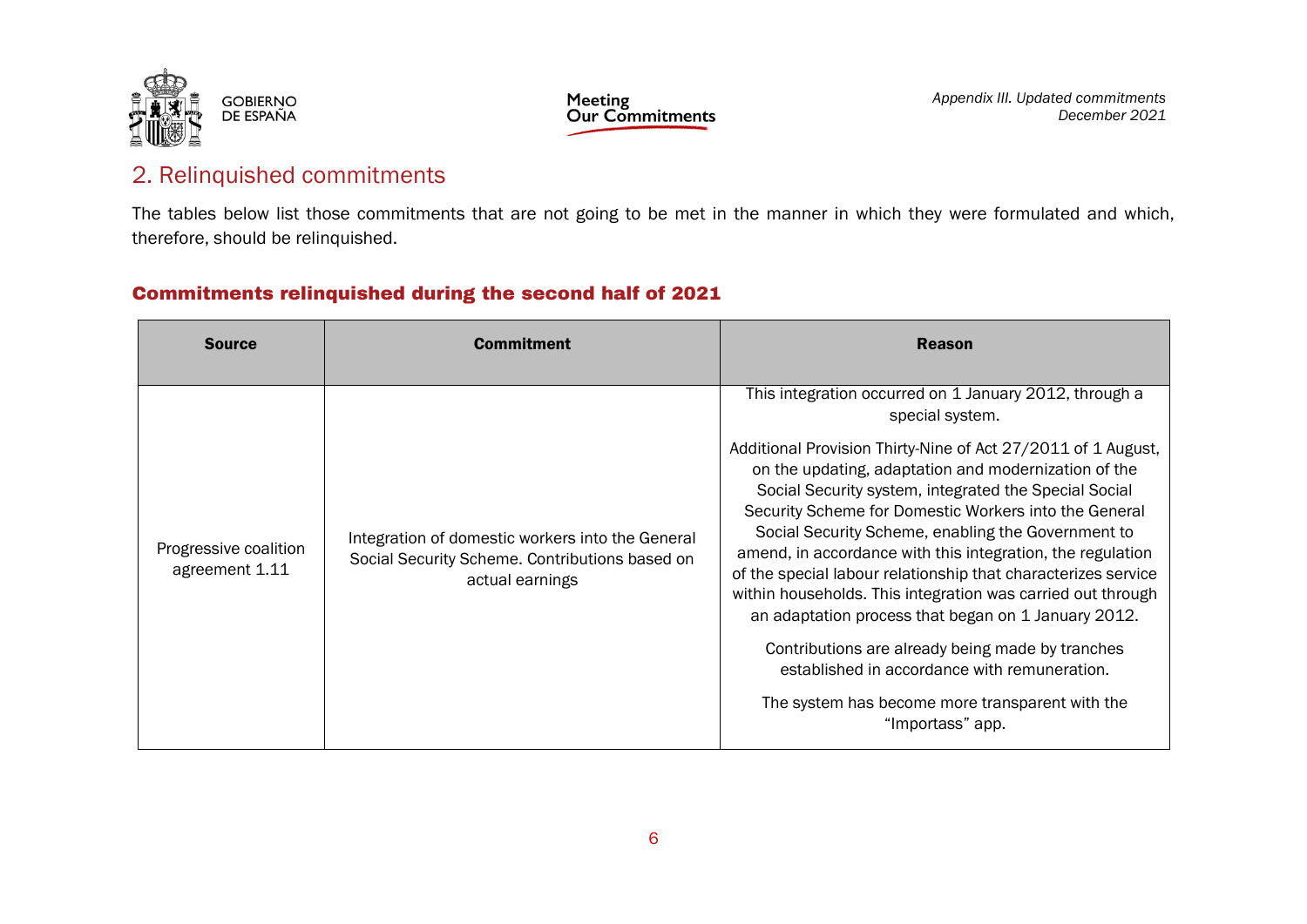

In the second six-month period of 2021, measures were carried out that represent progress on meeting the following commitment, which had been considered relinquished in 2020 (Draft a Basic Agriculture Act), but which was reformulated as: Draft a CAP Application in Spain Act

| <b>Source</b>                                                                | <b>Commitment</b>                | <b>New initiatives</b>                                                                        |
|------------------------------------------------------------------------------|----------------------------------|-----------------------------------------------------------------------------------------------|
| Address by the Minister of<br>Agriculture, Fisheries and<br>Food, 24/02/2020 | Draft a Basic Act on Agriculture | The plan is to pass an Act with the essential<br>elements for applying the CAP Strategic Plan |

#### Commitments relinquished during the first half of 2021

| <b>Source</b>                          | <b>Commitment</b>                                                                                                 | <b>Reason</b>                                                                                                                                                                                                       |
|----------------------------------------|-------------------------------------------------------------------------------------------------------------------|---------------------------------------------------------------------------------------------------------------------------------------------------------------------------------------------------------------------|
| Progressive coalition<br>agreement 4.1 | Approve the Digital Citizenry Strategy, which will include<br>a subsidized rate (bono social) for internet access | Achievement of this commitment will be<br>coordinated through the approval of the<br>subsidized rate for internet access, which has<br>been included in the RTRP, and the approval of<br>the Digital Rights Charter |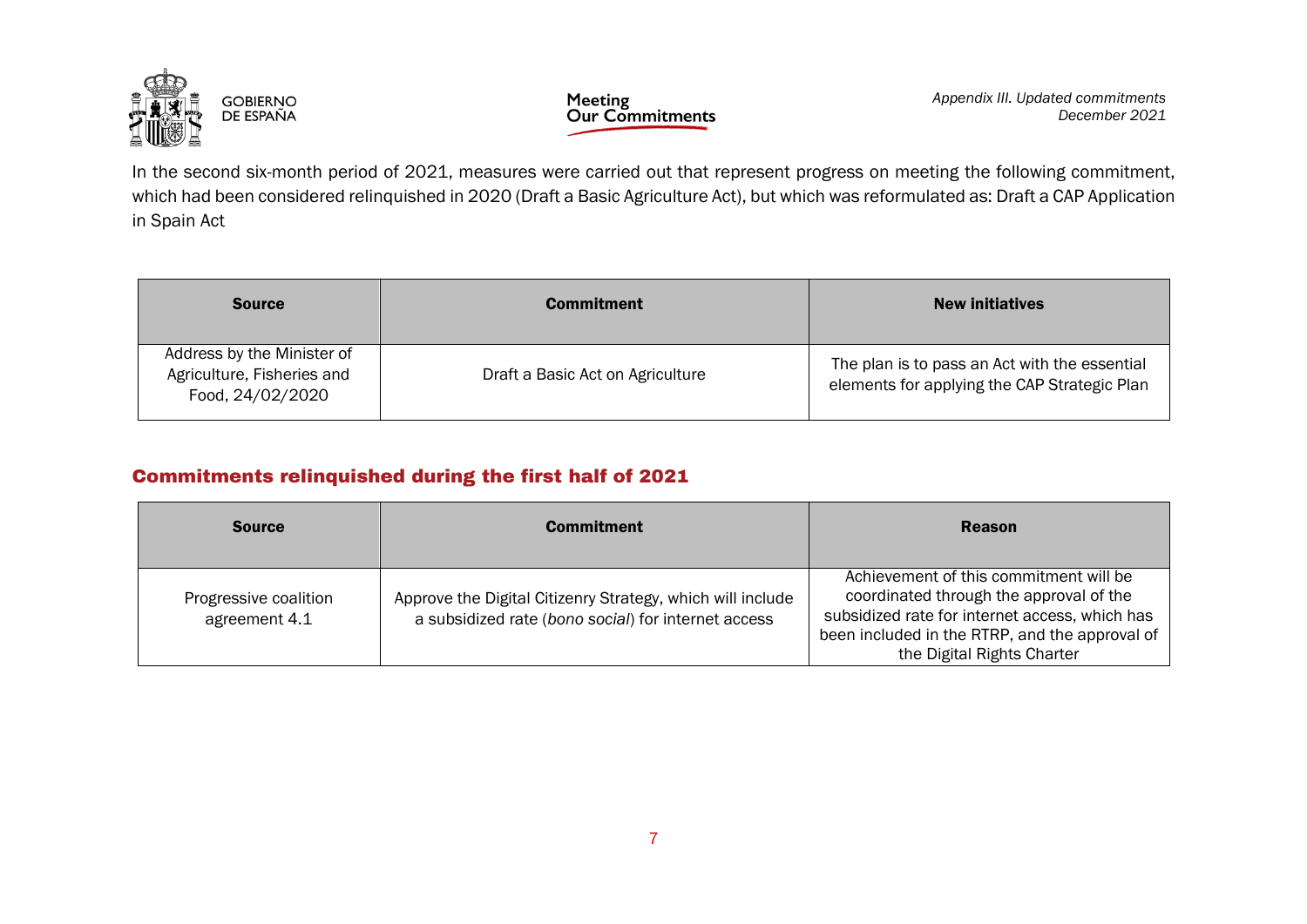

| <b>Source</b>                                            | <b>Commitment</b>                                                    | <b>Reason</b>                                                                                                                                                                                                                                                                                                                                                                                                                                                                                                                                                                                                                                                                                                                                                                                                                                                                                                                                                                                                                                                            |
|----------------------------------------------------------|----------------------------------------------------------------------|--------------------------------------------------------------------------------------------------------------------------------------------------------------------------------------------------------------------------------------------------------------------------------------------------------------------------------------------------------------------------------------------------------------------------------------------------------------------------------------------------------------------------------------------------------------------------------------------------------------------------------------------------------------------------------------------------------------------------------------------------------------------------------------------------------------------------------------------------------------------------------------------------------------------------------------------------------------------------------------------------------------------------------------------------------------------------|
| Agreement with the Galician<br><b>Nationalist Bloc 7</b> | Recover the activity of Barreras and Vulcano<br>(shipbuilding firms) | This commitment could have been met, but it<br>has been relinquished for the following<br>reasons:<br>Due to a court decision, Vulcano went into<br>liquidation, and the Port Authority ultimately<br>decided to declare the concession annulled.<br>The new buyer, which bid successfully for the<br>facilities from the insolvency administration,<br>has applied for a new concession from the Port<br>Authority. The Port Authority must publish a<br>tender for the facilities, and it is possible that<br>they may be allocated for a different activity.<br>As regards Barreras, an agreement was finally<br>reached with its creditors whereby the<br>shipowner took control of the shipyard to<br>complete the vessel on the order book. The<br>vessel was delivered ahead of schedule and<br>removed from the shipyard by the shipowner.<br>The terms of this part of the agreement were<br>met. However, following delivery of the vessel,<br>the shipyard has been left without any further<br>work, and this is a matter to be addressed by<br>the company. |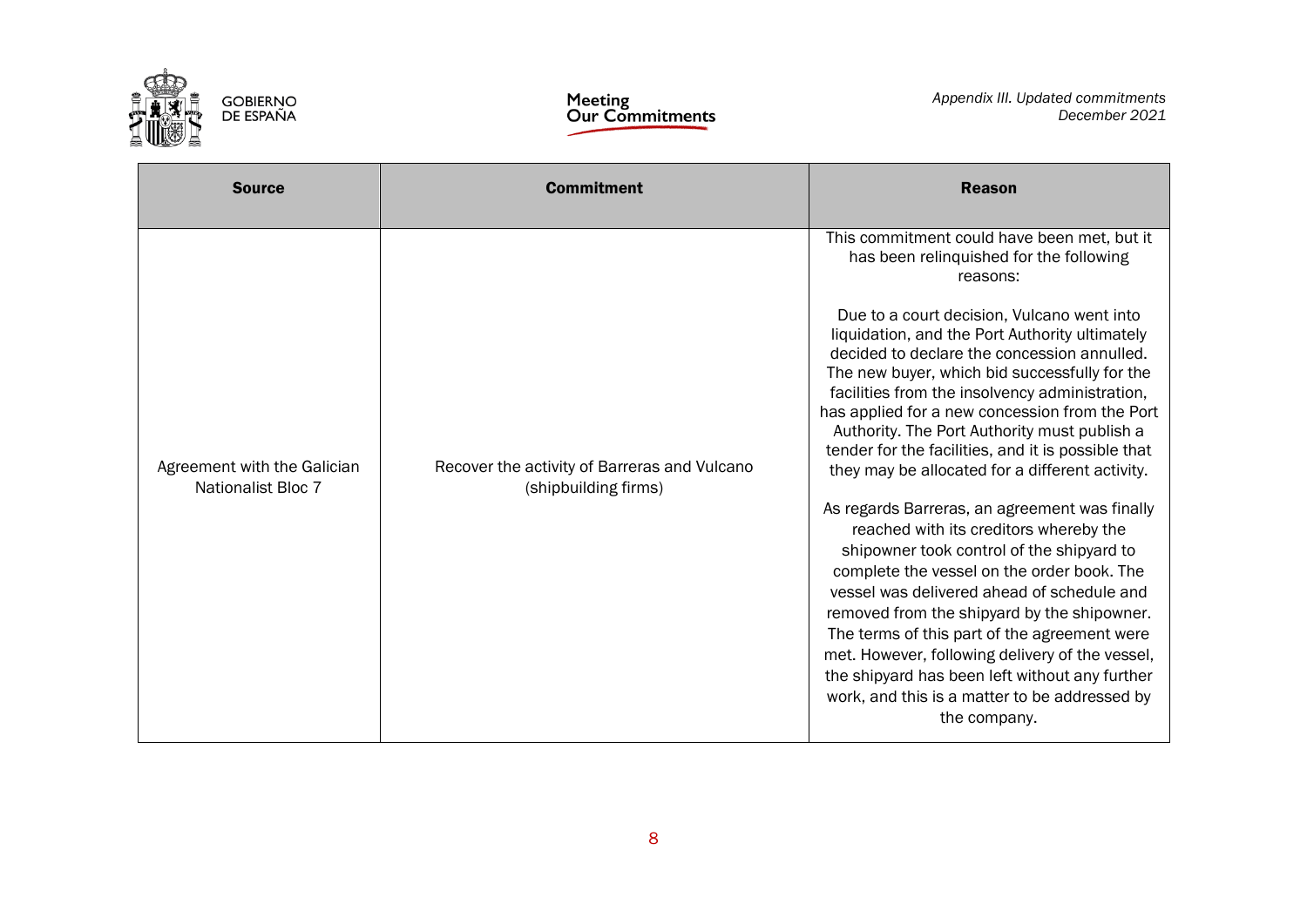

| <b>Source</b>                                     | <b>Commitment</b>                                                                                                                                         | <b>Reason</b>                                                                                          |
|---------------------------------------------------|-----------------------------------------------------------------------------------------------------------------------------------------------------------|--------------------------------------------------------------------------------------------------------|
| Address by the Minister of<br>Finance, 20/02/2020 | Present a new methodology for the calculation of the<br>expenditure rule, as requested by the Autonomous<br>Communities and City Councils. 2020 objective | The suspension of the fiscal rules during 2020<br>and 2021 has rendered this commitment<br>unnecessary |

#### Commitments relinquished in 2020

| <b>Source</b>                                          | <b>Commitment</b>                                                                                            | <b>Reason</b>                                                                                                                                                                                                                                                                                                           |
|--------------------------------------------------------|--------------------------------------------------------------------------------------------------------------|-------------------------------------------------------------------------------------------------------------------------------------------------------------------------------------------------------------------------------------------------------------------------------------------------------------------------|
| Progressive coalition<br>agreement 1.13                | Improve the position of rural women in the Social<br>Security system, enabling their effective incorporation | This would be inconsistent with the general<br>trend of including all workers in the General<br>Social Security Scheme so that they may<br>contribute in accordance with their earnings                                                                                                                                 |
| Agreement with the Galician<br>Nationalist Bloc 12 (5) | Study possible tariff compensation for Autonomous<br>Communities with electricity surpluses                  | This is not in line with the Electricity Sector Act,<br>which sets forth as one of its fundamental<br>principles that there shall be a single electricity<br>tariff for the entire Spanish territory, including<br>non-mainland territories where energy<br>production costs far exceed the prices paid by<br>consumers |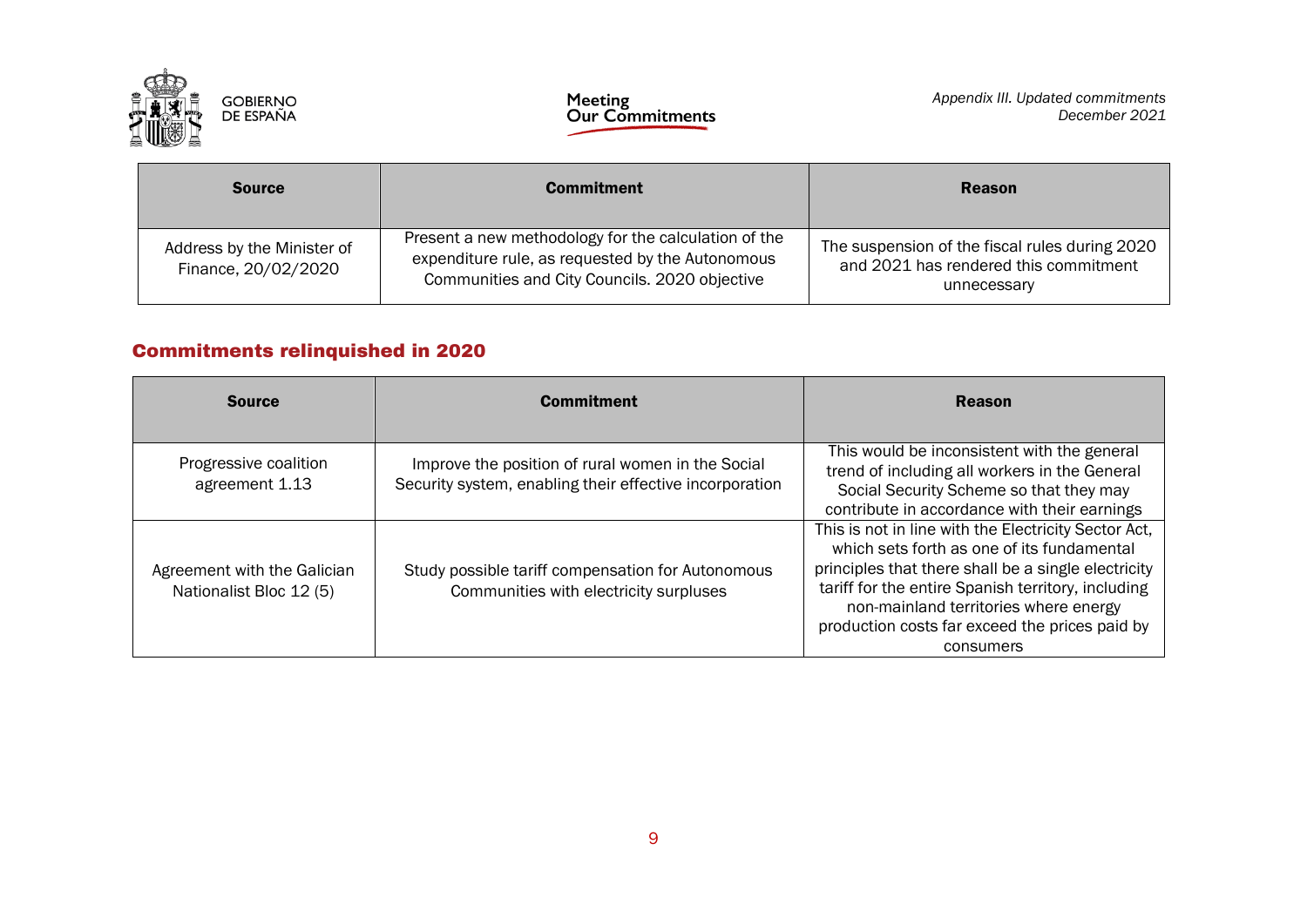

| <b>Source</b>                      | <b>Commitment</b>                                                                                            | <b>Reason</b>                                                                                                                                                                                                                                                                                                                                                                                                     |
|------------------------------------|--------------------------------------------------------------------------------------------------------------|-------------------------------------------------------------------------------------------------------------------------------------------------------------------------------------------------------------------------------------------------------------------------------------------------------------------------------------------------------------------------------------------------------------------|
| Agreement with Compromís<br>5.1    | Create a working group independent from the Delegated<br>Committee on Economic Affairs, for joint monitoring | The aforementioned working group is not going<br>to be created because the interministerial<br>coordination mechanisms needed to undertake<br>this task already exist, e.g. the Ministry of<br>Industry, Trade and Tourism's International<br>Trade Negotiations Committee, in which the<br>different sectors, as well as other relevant<br>ministries, are represented                                           |
| Agreement with Nueva<br>Canarias 2 | Study an amendment to the expenditure rule in the<br>Canary Islands                                          | Unnecessary, because the expenditure rule has<br>been suspended for 2020 and 2021                                                                                                                                                                                                                                                                                                                                 |
| Agreement with Teruel Existe 5     | Require that companies only implement extensions using<br>4G, and not 3G                                     | This cannot be required because provision of<br>telecommunications services in Spain has been<br>liberalized, pursuant to the EU-wide harmonized<br>regulatory framework. Thus, they may be<br>provided by any operator under market<br>conditions. Operators implement networks and<br>other technical means for providing their<br>services in accordance with their own technical<br>and commercial strategies |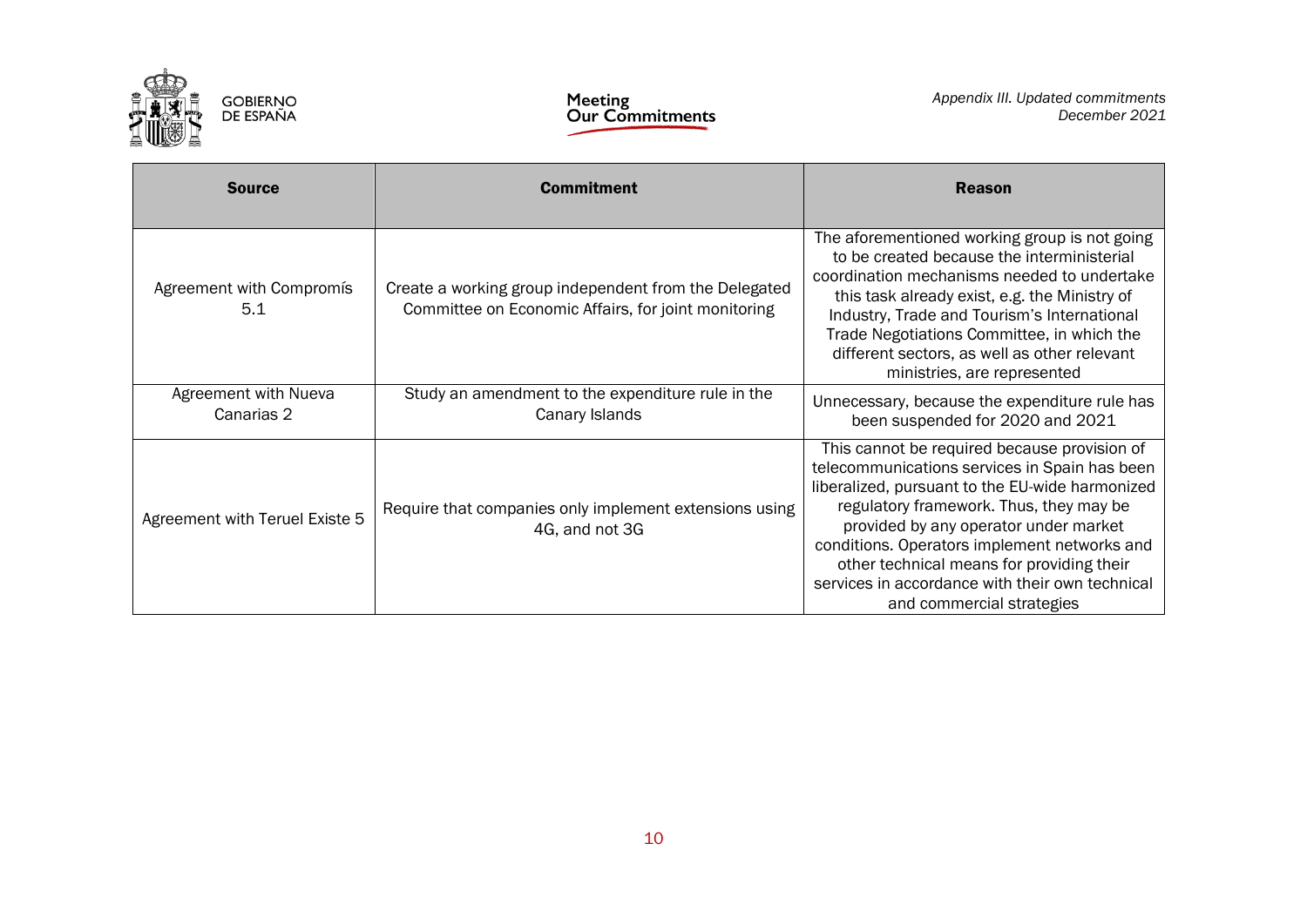

| <b>Source</b>                  | <b>Commitment</b>                                                                                  | <b>Reason</b>                                                                                                                                                                                                                                                                                                                                                                                                                                                                    |
|--------------------------------|----------------------------------------------------------------------------------------------------|----------------------------------------------------------------------------------------------------------------------------------------------------------------------------------------------------------------------------------------------------------------------------------------------------------------------------------------------------------------------------------------------------------------------------------------------------------------------------------|
| Agreement with Teruel Existe 5 | Require that broadband coverage plans specify and<br>assess which technology they are going to use | This cannot be required because Member<br>States must support broadband roll-outs by<br>applying the EU State aid framework. And,<br>pursuant to the Guidelines for the application<br>of State aid rules in relation to roll-outs of<br>broadband networks, aid may only be granted<br>under the principle of technological neutrality in<br>those geographical areas where there are<br>currently no roll-outs, and there are no roll-out<br>plans for a period of three years |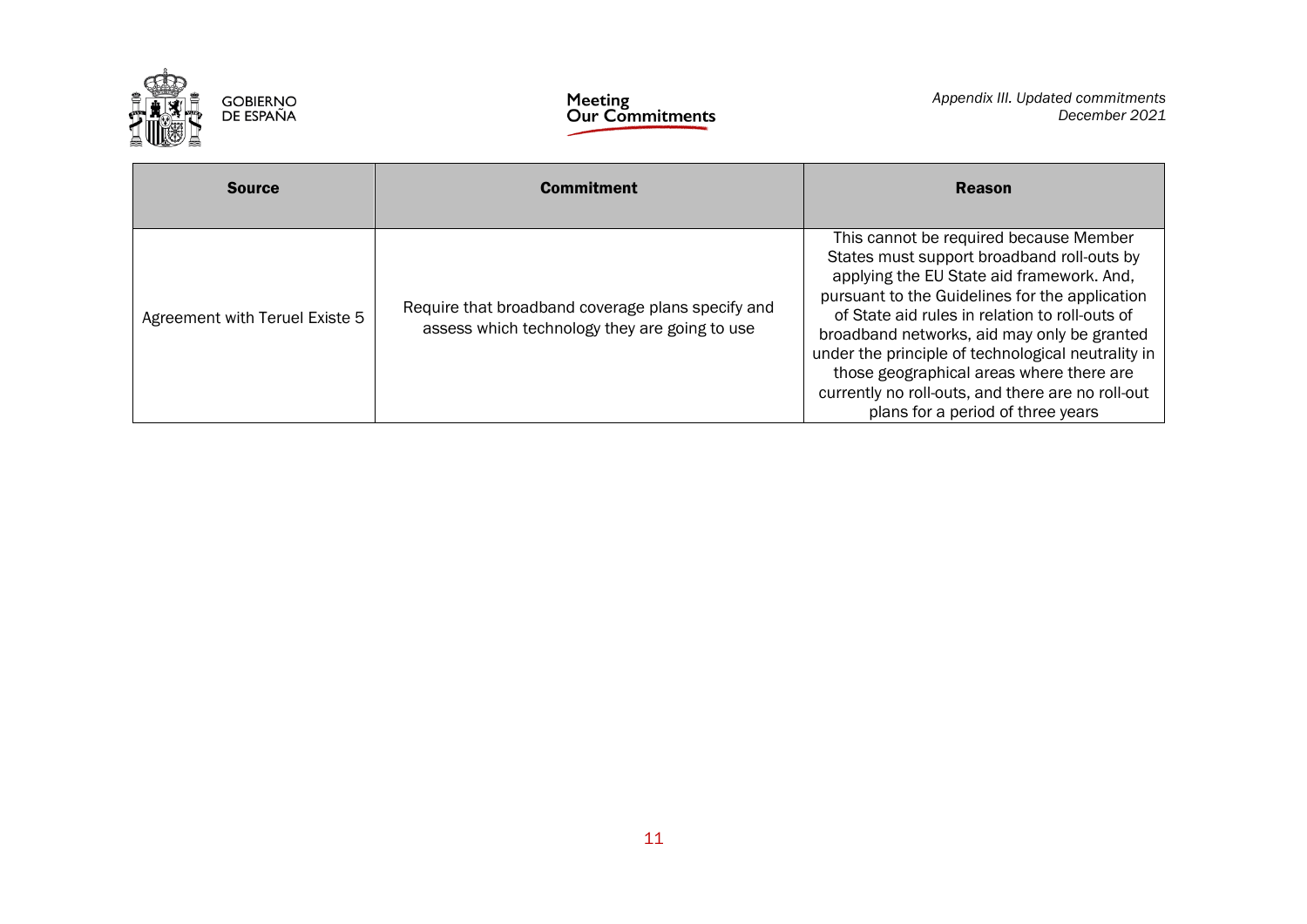



*Appendix III. Updated commitments December 2021*

#### 3. Duplicated commitments

The table below shows a commitment included in the July report but which, after being reviewed, was eliminated because it was considered to form part of other commitments.

| <b>Source</b>                                                  | <b>Commitment</b>                                         |
|----------------------------------------------------------------|-----------------------------------------------------------|
| Address by the Minister of<br>Culture and Sport,<br>26/02/2020 | Promote physical activity and combat sedentary lifestyles |

In the first formulation of the Recovery, Transformation and Resilience Plan (RTRP), the expression of one of 212 measures entailed the inclusion of a new commitment in the overall map; however, the readjustment in the definition of the measure in the Plan transforms its content into one of the already existing commitments and therefore, the newly generated commitment must be excluded from the accountability exercise.

| <b>Source</b>                | <b>Commitment</b>                                  |
|------------------------------|----------------------------------------------------|
| Recovery, Transformation and | Implement Organic Law 3/2020 of 29 December, which |
| Resilience plan (RTRP)       | amended Organic Law 2/2006 of 3 May on Education   |